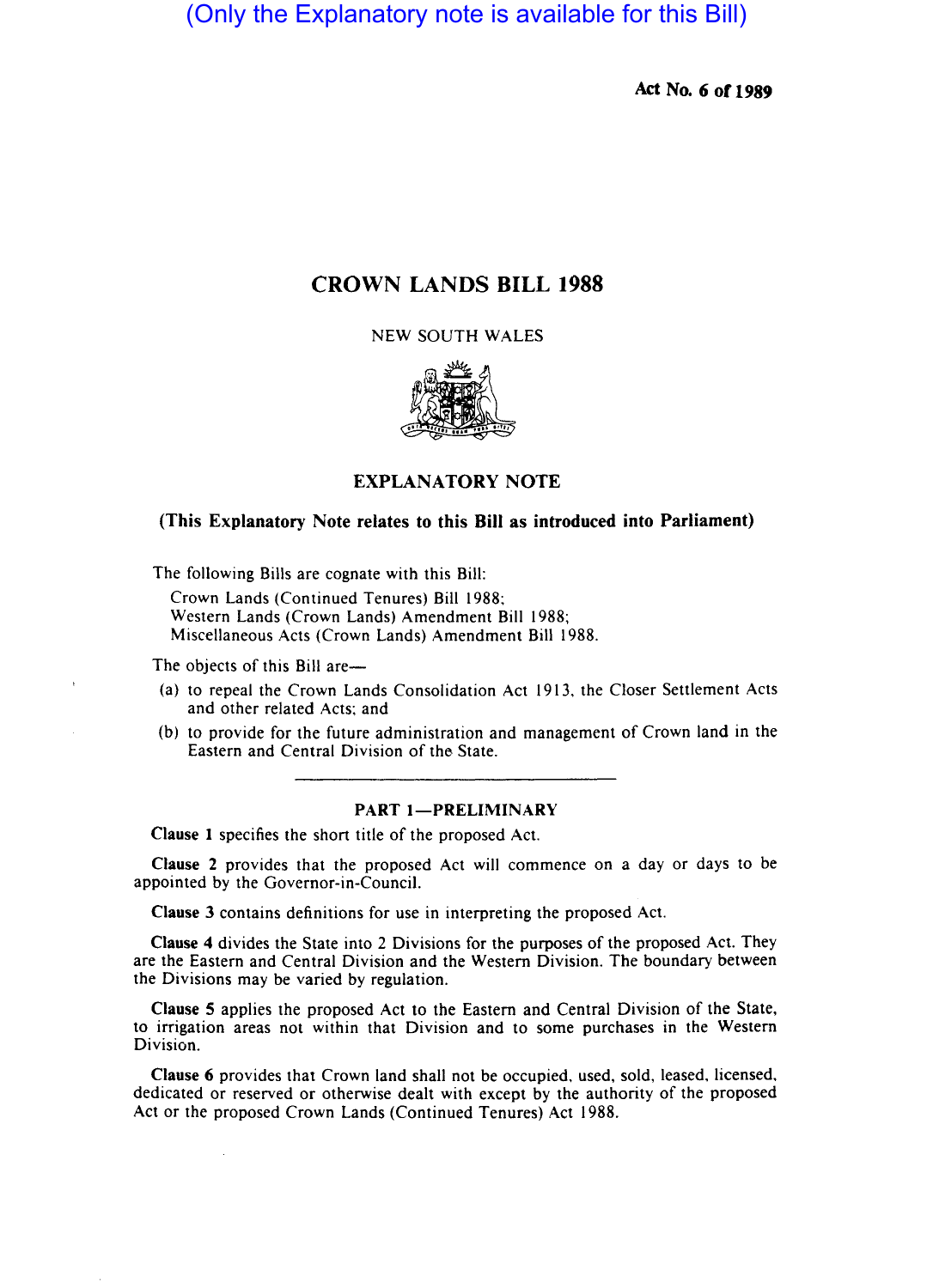Clause 7 provides that the proposed Act does not affect the operation of any other Act making special provision in relation to the disposal etc. of Crown land.

Clause 8 divides the Eastern and Central Division into land districts.

Clause 9 provides for the setting apart of Crown land for cities, towns or villages.

Clause 10 specifies the objects of the proposed Act. These include—

(a) the management of Crown land for the benefit of the people of New South Wales;

- (b) the proper assessment of Crown land; and
- (c) the management, development and conservation of Crown land having regard to principles of Crown land management contained in the proposed Act.

Clause II sets out the principles of Crown land management. These require. among other things, the observation of environmental protection principles, the conservation of natural resources and the use and disposal of Crown land in the best interests of the State.

### PART 2-ADMINISTRATION

### Division 1-Minister

Clause 12 provides that the Minister is responsible for achieving the objects of the Act and empowers the establishment of advisory committees to assist the Minister.

Clause 13 constitutes a Lands Administration Ministerial Corporation.

Clause 14 enables the making of regulations with respect to the seal and the records of the Corporation.

Clause 15 sets out the functions of the Corporation. These include entering into contracts for the carrying out of work on Crown land, for the appointment of agents for the sale or lease of Crown land and for the provision of services or information. For the purposes of securing loans for the development etc. of Crown land the Corporation acts as the owner of the land.

Clause 16 provides for the use by the Corporation of the staff and facilities of the Department of Lands and, by arrangement, other departments.

Clause 17 defines the financial year of the Corporation.

Clause 18 allows the Minister to enter into agency arrangements with other Ministers or statutory authorities.

### Division 2-Local land boards

Clause 19 provides for the appointment of Chairpersons and a Senior Chairperson of local land boards.

Clause 20 constitutes a local land board for each land district. A local land board is to consist of a Chairperson and 2 other members. The provisions in Schedule I have effect with respect to the appointment of the members.

Clause 21 provides for the assigning of business to, and the sittings of, local land boards.

Clause 22 enables a local land board to hear and determine matters referred to it by the Minister for inquiry and report and matters coming before it under this or another Act including appeals against certain decisions made under the proposed Crown Lands (Continued Tenures) Act 1988.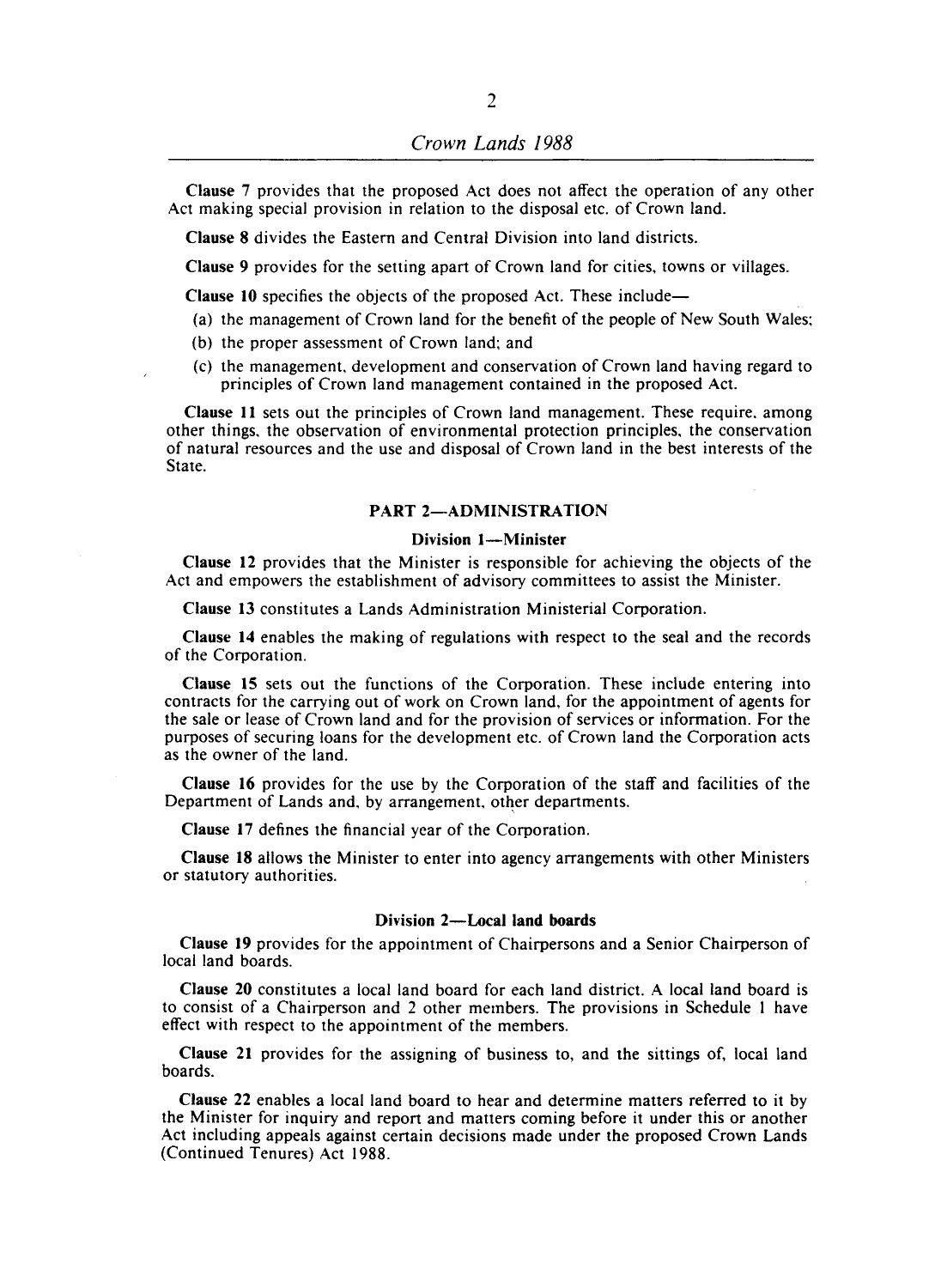Clause 23 authorises the Minister to return a matter to a local land board for further consideration.

Clause 24 gives effect to Schedule 2 which contains provisions with respect to the powers and procedure of local land boards.

#### Division 3-Appeals and references to the Land and Environment Court

Clause 25 is an interpretation provision. The Division is not to apply to matters referred to a local land board for inquiry and report only.

Clause 26 provides that a party to proceedings before a local land board has a right of appeal to the Land and Environment Court against the board's decision.

Clause 27 authorises a local land board to refer a matter to the ILand and Environment Court for decision by the Court.

Clause 28 enables the Minister to refer local land board decisions to the Land and Environment Court for rehearing in certain circumstances.

Clause 29 gives the Land and Environment Court power to hear matters coming before it under the proposed Act or the proposed Crown Lands (Continued Tenures) Act 1988.

### PART 3-LAND ASSESSMENT

Clause 30 requires the Minister to institute a programme for the assessment of Crown land, including the preparation of an inventory of Crown land and the identification of suitable uses for Crown land.

Clause 31 sets out particulars to be contained in the inventory.

Clause 32 contains provisions concerning the assessment of the capabilities of Crown land.

Clause 33 specifies the matters to be taken into account in identifying suitable uses. and preferred uses, for Crown land.

### PART 4-SALE, LEASE ETC. OF CROWN LAND

### Division 1-General

Clause 34 authorises the Minister, in such manner and subject to such terms and conditions as the Minister determines, to sell, lease, exchange or otherwise dispose of Crown land and to grant easements, licences, permits etc. over Crown land.

Clause 35 prevents the Minister from exercising the powers under this Part in respect of land unless the land has been assessed under Part 3. However, if the Minister is satisfied that it is in the public interest, and regard has been had to the principles of Crown land management, the provision does not apply. There is also an exception of enclosure permits and certain licences.

### Division 2-Sales of Crown land

Clause 36 specifies conditions which may be included in a contract for the sale of Crown land (including conditions requiring the erection of buildings on the land).

Clause 37 makes provision for the recording on titles of conditions attaching to land purchased from the Crown.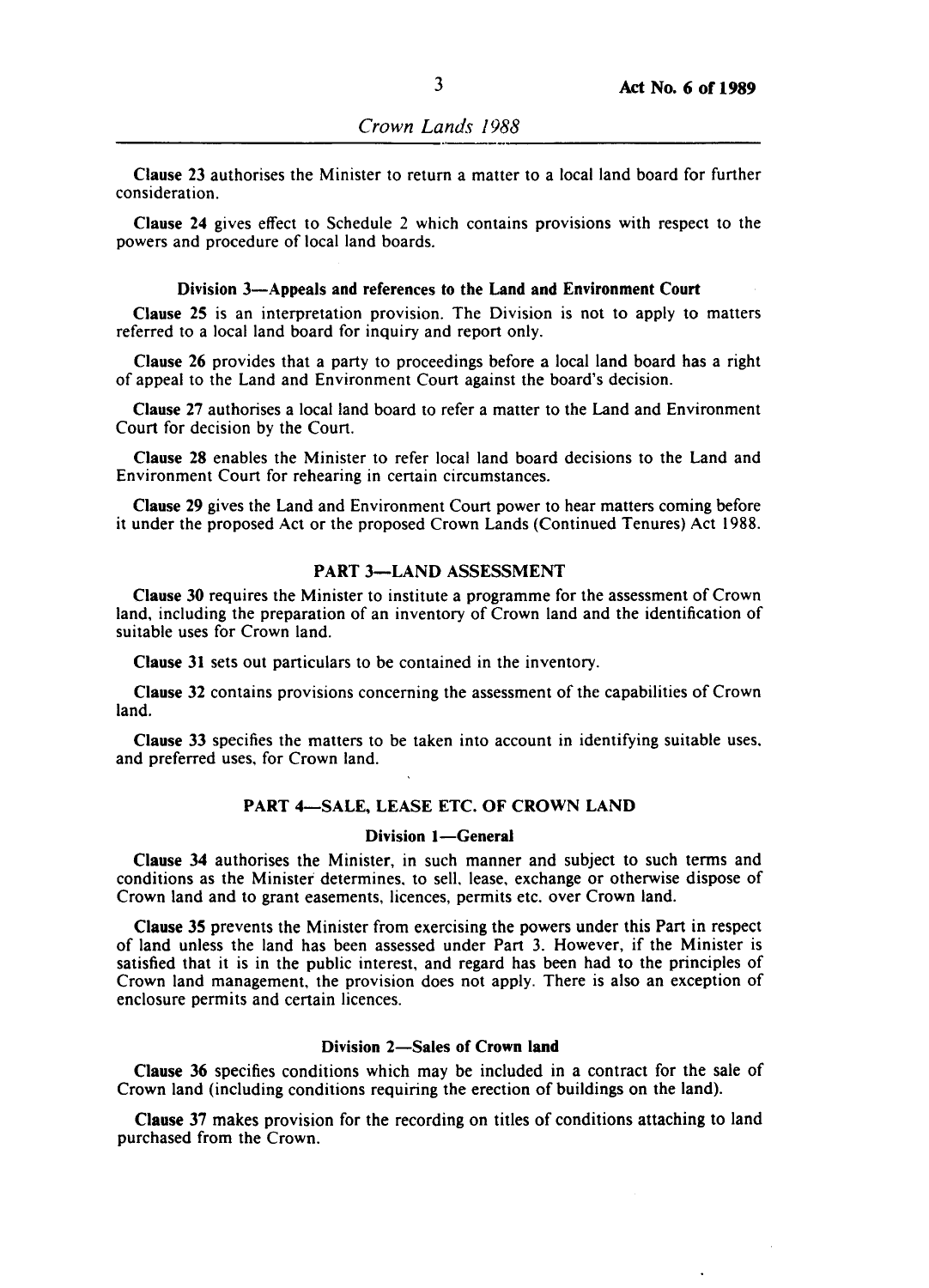Clause 38 authorises the recording on titles of transfer restrictions operating where conditions have not been complied with.

Clause 39 bars registration of transfers where a restriction is in force.

Clause 40 authorises the Ministerial Corporation to take mortgages on behalf of the Crown from purchasers owing part of the purchase price to the Crown.

#### Division 3-Leases of Crown land

Clause 41 provides that a lease of Crown land granted by the Minister shall have a maximum term of 100 years.

Clause 42 provides that a disposition of land may be a lease even though exclusive possession is not conferred.

Clause 43 authorises the exclusion of the operation of provisions of the Conveyancing Aat 1919 in respect of leases. I

Clause 44 enables the imposition of transfer restrictions on leases of Crown land.

### Division 4-Licences

Clause 45 allows the issue of licences for such purposes as the Minister thinks fit.

Clause 46 provides that a disposition of land may be a licence even though exclusive possession is conferred.

Clause 47 provides for the revocation of licences.

Clause 48 states that licences are not transferable.

Clause 49 contains special requirements in regard to licences for the removal of minerals and other materials. '

Clause 50 authorises the granting of licences subject to payment of rent, royalty, fees and other amounts.

### Division 5-Easements

Clause 51 contains definitions of terms used in the Division.

Clause 52 authorises the creation of easements over Crown land.

Clause 53 provides for the release of easements.

Clause 54 prescribes the effective date of creation or release' of easements.

Clause 55 requires the consent of any holders of land to the creation or release of easements over the land.

Clause 56 provides for the creation of easements for public access.

Clause 57 prescribes the rights of the public to use easements for public access and provides a penalty for unauthorised use.

Clause 58 defines the rights of owners or lessees of land affected by easements for public access.

Clause 59 provides for the recording on titles of particulars of easements.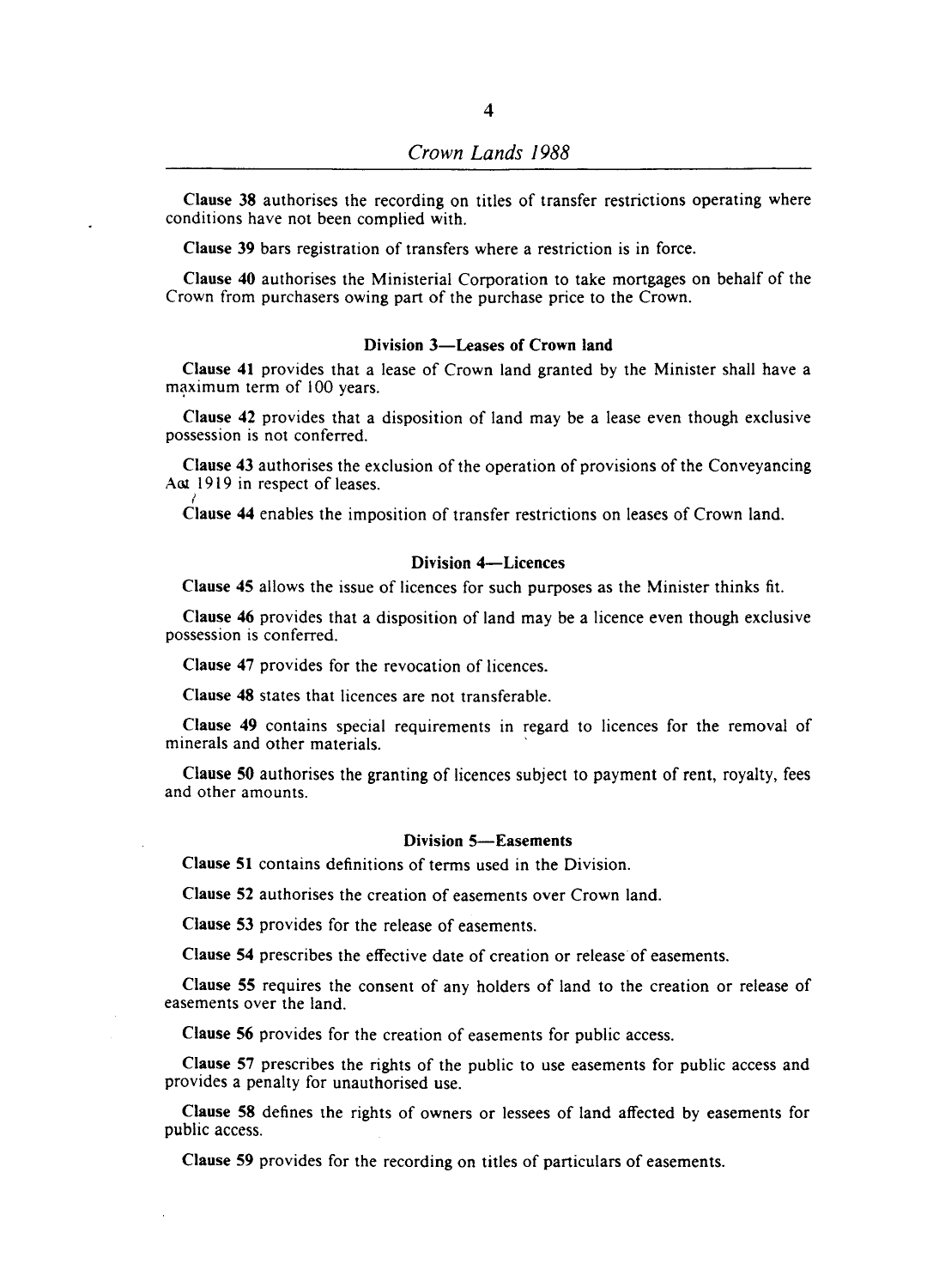*Crown Lands 1988* 

### Division 6-Enclosure of roads and watercourses

Clause 60 contains definitions of terms used in the Division.

Clause 61 authorises the Minister to grant permits to enclose roads or watercourses (enclosure permits) on application, subject to the provision of public access.

Clause 62 provides for additional roads or watercourses to be included in an enclosure permit.

Clause 63 provides that a person who encloses a road or watercourse without authority is taken to have been granted an enclosure permit (subject to a rent as determined).

Clause 64 contains provisions relating to the transfer of land with which an enclosure permit is held.

Clause 65 contains provisions relating to the subdivision of land with which an enclosure permit is held.

Clause 66 provides for the cancellation of permits and the removal of any gates etc. erected on the road or watercourse.

Clause 67 requires the Minister to cancel or vary permits in certain prescribed circumstances.

Clause 68 allows for amalgamation of permits.

Clause 69 enables any person to apply for a direction to erect or remove gates etc. on an enclosed road or watercourse.

Clause 70 authorises the Minister or a local land board to direct that gates etc. be erected on, or removed from, an enclosed road or watercourse to allow public access.

Clause 71 provides for objections to a direction of the Minister.

Clause 72 enables the Minister to authorise the cultivation of land in an enclosed road where the provision of public access to the road is not justified during a particular period. Requirements for public notice and hearing of objections are included.

Clause 73 states that the holder of ,an enclosure permit is an owner or lessee for the purposes of laws relating to dividing fences.

Clause 74 states that a gate erected in accordance with a direction is a public gate under the Public Gates Act 1901.

#### Division 7-Vesting of land in councils

Clause 75 contains definitions of terms used in the Division.

Clause 76 authorises the Minister, with the consent of a council, to vest certain Crown land in the council.

Clause 77 sets out the provisions applicable to land on its being vested in a council.

### PART 5-DEDICATION AND RESERVATION OF LAND

#### Division 1-Preliminary

Clause 78 contains definitions of terms used in the Part.

Clause 79 allows the Minister to declare land not to be a reserve for the purposes of the Part.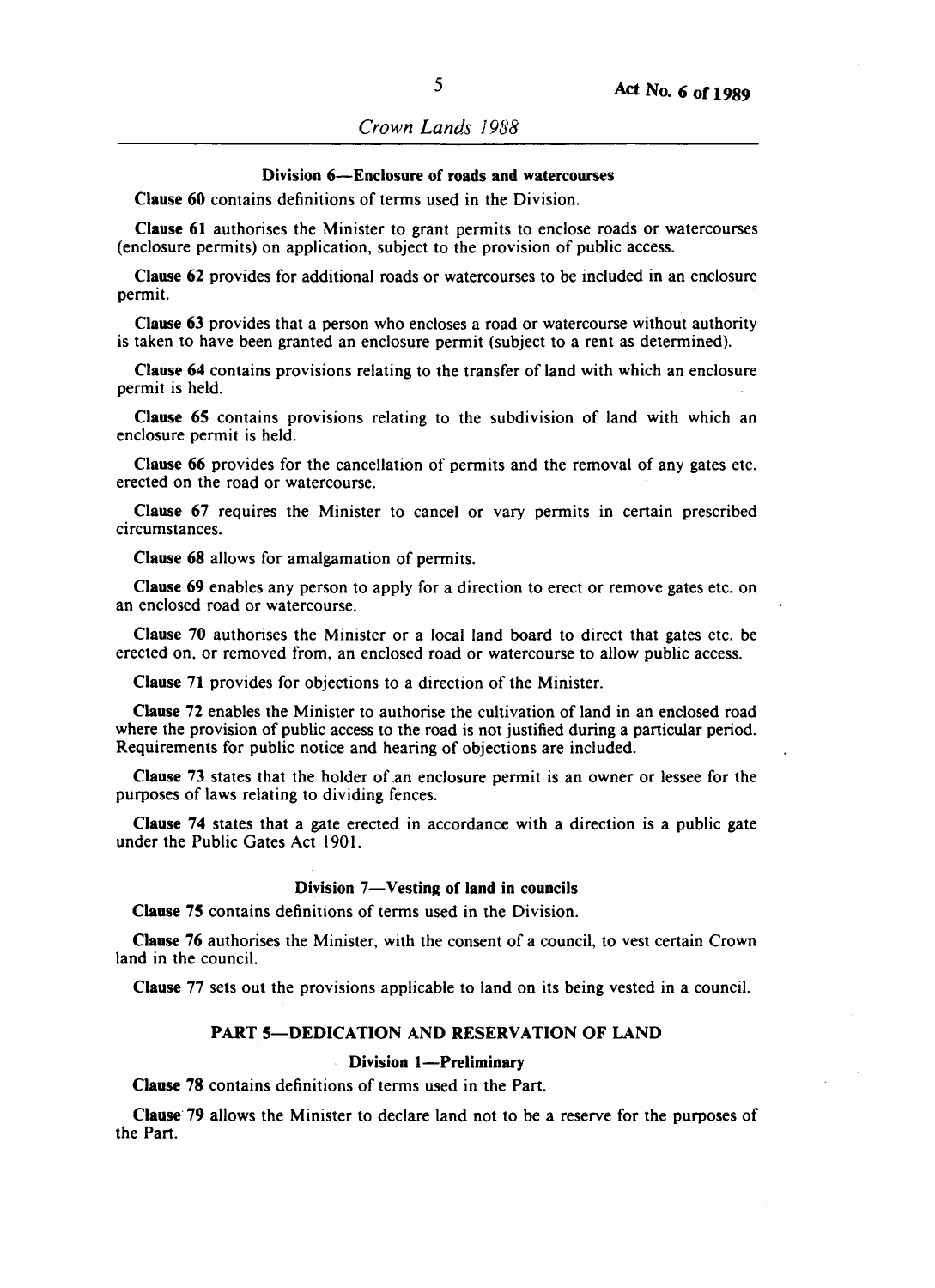# *Crown Lands 1988*

### Division 2-Dedications

Clause 80 authorises the dedication of Crown land for public purposes.

Clause 81 provides for the addition of land to dedicated areas.

Clause 82 requires proposals to dedicate land to be laid before Parliament..

Clause 83 revokes any existing reserves over a dedicated area.

Clause 84 provides for the revocation of dedications (if Parliament has not disallowed the proposal to revoke).

Clause 85 requires assessment of the land under Part 3 before dedication.

Clause 86 authorises revocation even though a grant or a certificate of title has issued.

### Division 3-Reservations

Clause 87 authorises the reservation of Crown land from sale, lease or licence or for future public requirements or other public purpose.

Clause 88 provides for the addition of land to reserved land.

Clause 89 provides for the revocation of existing reserves following a new reservation.

Clause 90 enables the Minister to revoke reservations.

Clause 91 requires assessment of the land under Part 3 before reservation.

#### Division 4-Formation of reserve trusts

Clause 92 allows the Minister to establish a reserve trust, name it and appoint it as trustee of a reserve. The reserve trust is constituted as a statutory corporation managed either by a trust board or a corporation.

Clause 93 provides that a trust board shall consist of at least 3, but not more than 7, members appointed by the Minister.

Clause 94 provides for the application of provisions relating to the members and the procedure of trust boards as set out in Schedules 3-5.

Clause 95 relates to the appointment of a corporation to manage the affairs of a reserve trust.

Clause 96 provides for the vacation of office by a corporate manager of a reserve trust.

Clause 97 enables the Minister to specify the address for service of documents on a reserve trust.

Clause 98 relates to the functions of local government councils which manage reserve trusts.

#### Division 5-Trust property

Clause 99 states the effect of other Acts etc. in relation to a trust's functions under the Division.

Clause 100 contains provisions relating to a trust's estate in a reserve.

Clause 101 enables a trust, with the approval of the Minister, to purchase or improve land.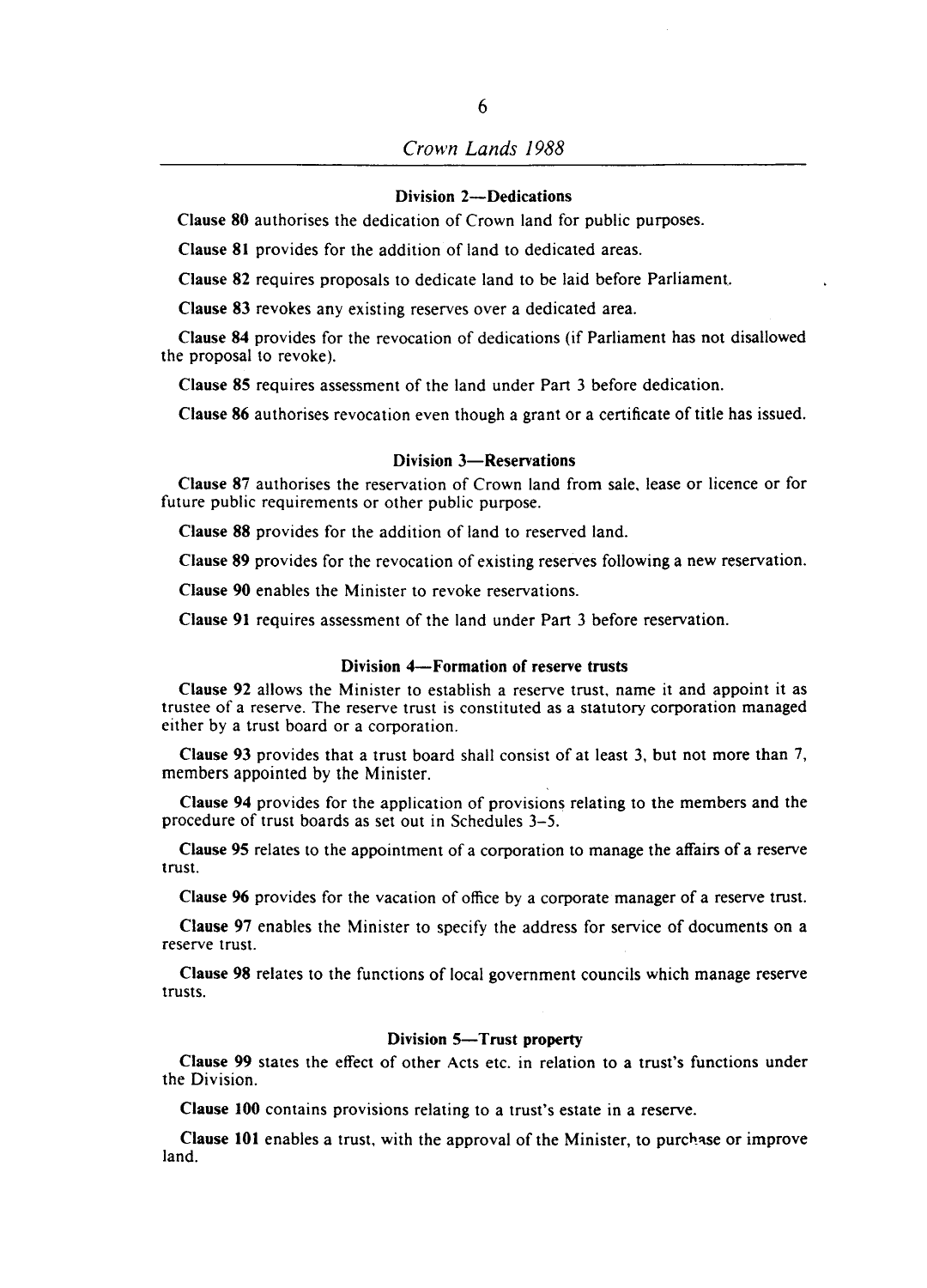**Clause 102** provides that a trust may not selL lease or mortgage land without the consent of the Minister.

**Clause 103** contains provisions relating to the selling etc. of reserve land with the Minister's consent.

**Clause 104** states the effect of a conveyance of reserve land.

**Clause 105** provides for the execution of conveyances etc.

**Clause 106** provides for the application of the proceeds of a sale etc. of reserve land.

**Clause 107** requires trusts to set aside funds for payment of debts.

**Clause 108** allows trusts to grant temporary licences for grazing or prescribed purposes.

**Clause 109** provides for the termination of leases or licences affecting reserve land on the revocation etc. of the reserve.

**Clause 110** saves certain leases or licences on the amalgamation of reserves.

**Clause I11** provides for the disposal of trust property on the dissolution of a trust.

#### **Division 6-Plans of management**

**Clause 112** enables the Minister or a trust to prepare a plan of management for a reserve.

**Clause 113** provides for the public display of plans of management and for public comment.

**Clause 114** provides for adoption by the Minister of a plan of management. in which case it is required to be given effect by the trust.

**Clause 115** sets out the procedures for alteration or cancellation of plans of management.

**Clause 116** provides for reference of plans relating to submerged lands to the Minister administering the Fisheries and Oyster Farms Act 1935.

### **Division 7-Administrator of trust**

**Clause 117** allows the Minister to appoint an administrator of a trust with no members.

**Clause 118** states that the trust's affairs shall be managed by the administrator.

**Clause 119** makes provision regarding vacation of office by an administrator.

**Clause 120** provides for the remuneration of administrators.

### **Division 8-MisceJlaneous**

**Clause 121** protects members of trusts from personal liability.

**Clause 122** requires a trust to keep records and provide reports for the Minister.

**Clause 123** contains inspection and audit provisions.

**Clause 124** provides for the removal of persons from reserve land.

**Clause 125** contains transitional provisions to operate on the addition of a reserve to another reserve.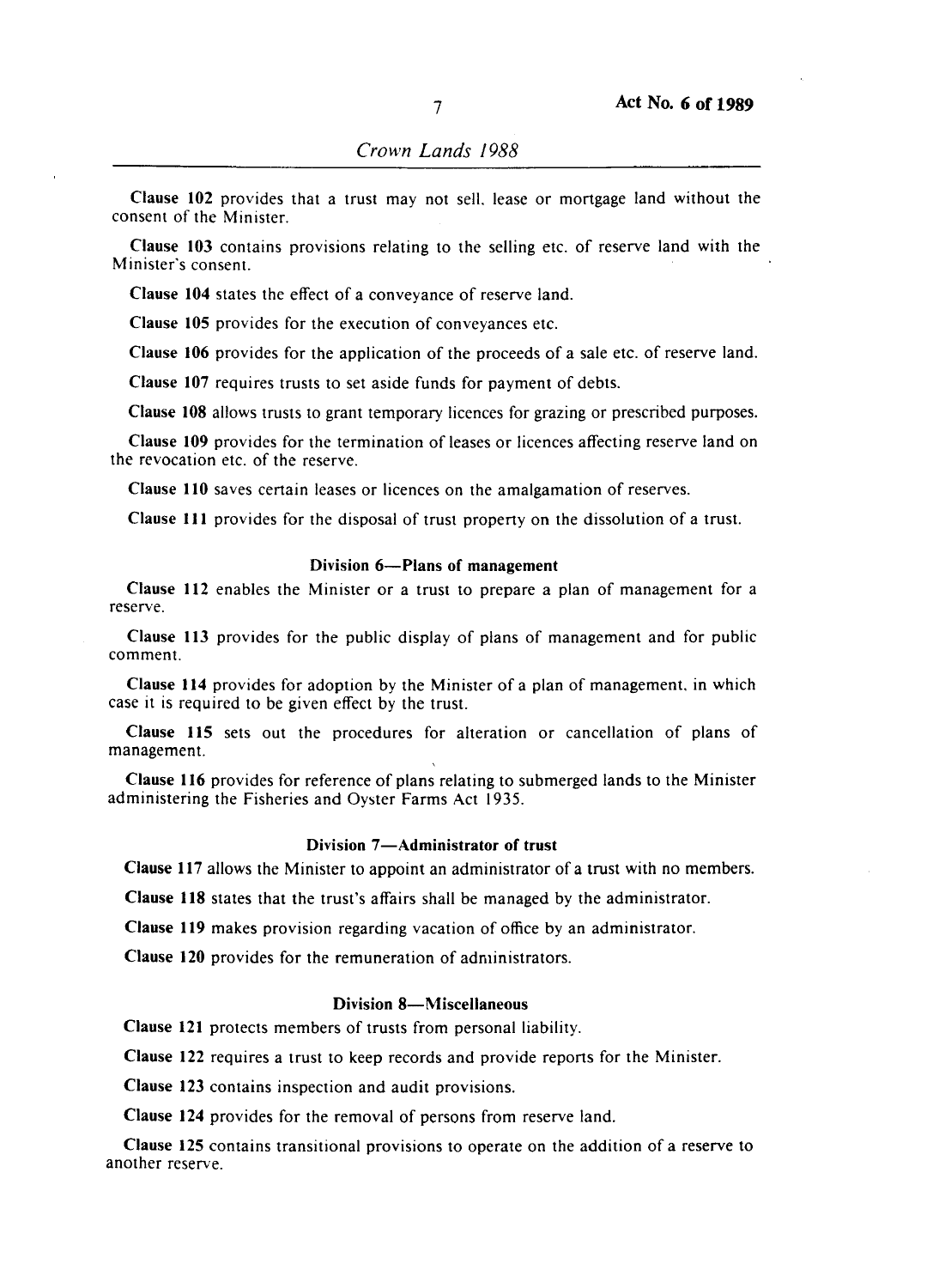Clause 126 provides for the application to showgrounds etc. of certain provisions of the Part.

Clause 127 provides for the application to public parks etc. (other than reserves) of certain provisions of the Part.

Clause 128 authorises the making of by-laws with respect to the care, control, management etc. of reserves.

### PART 6-FORFEITURE OF HOLDINGS

Clause 129 allows the Minister to forfeit holdings on failure to comply with conditions or to pay purchase money, rent etc.

Clause 130 sets out the procedure for notifying forfeiture.

Clause 131 provides that forfeiture operates to vest the land in the Crown but does not release the holder from the obligation to comply with certain conditions.

Clause 132 allows reversal of a forfeiture.

Clause 133 extends the Part to certain irrigation holdings.

# PART 7-MISCELLANEOUS

#### Division 1-Acquisition etc. of land

Clause 134 enables the Minister to accept gifts of land.

Clause 135 authorises the Minister to acquire, by lease, exchange, purchase, resumption or appropriation, land for any public purpose.

Clause 136 allows the Minister to withdraw from any lease or licence land required for a public purpose.

Clause 137 provides for the surrender of land to the Crown.

Clause 138 enables the Minister to declare government owned land (other than Crown land) to be Crown land.

#### Division 2-Alteration of conditions etc.

Clause 139 allows the Minister, on application by or with the consent of a holder, to alter, modify, add to or revoke conditions attached to a holding or to land.

Clause 140 enables removal of conditions etc. attaching or applying to holdings or to land.

Clause 141 authorises the Registrar-General to make any consequential alterations to the Real Property Act Register.

#### Division 3-Determination of rent

Clause 142 provides for objections to the Minister and appeals to the local land board or the Land and Environment Court against determinations of rent of leases or licences.

Clause 143 sets out certain principles to be applied by the Minister, the local land board and the Court in determining rent.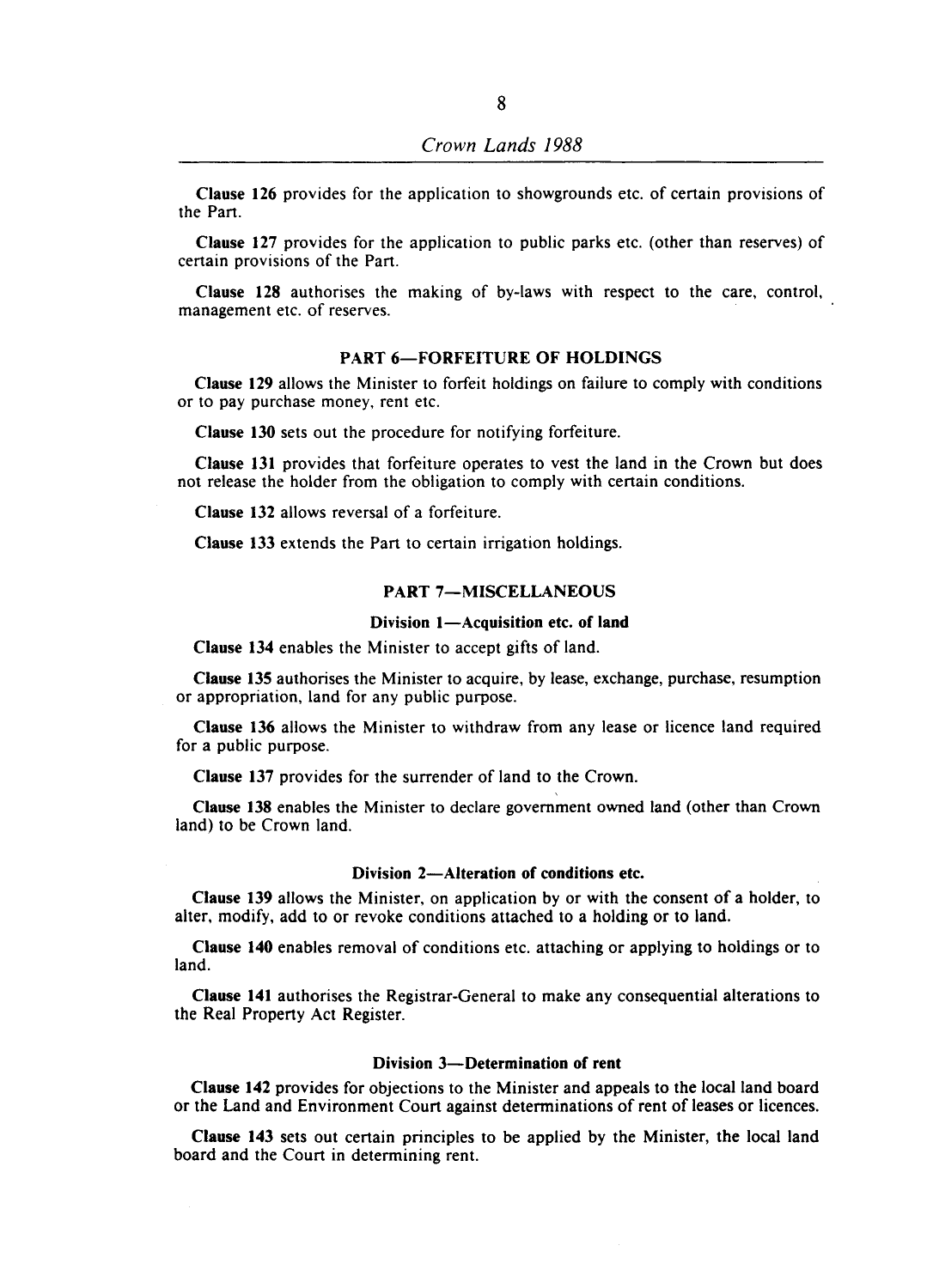#### Division 4-Payments

Clause 144 provides that on the transfer of a holding the incoming holder is liable to pay any arrears of rent, purchase money etc. owing.

Clause 145 authorises the issue of certificates as to amounts due.

Clause 146 provides for the prescription of a minimum rent.

Clause 147 provides for the recovery of debts.

Clause 148 authorises the charging of interest at a prescribed rate on arrears of rent etc.

Clause 149 provides that forfeiture etc. of a holding does not extinguish any debts.

Clause 150 authorises the postponement, waiving etc. of debts, the refund of amounts and the alteration of instalment or interest payments.

Clause 151 enables the Minister to grant rebates of rent in prescribed cases.

Clause 152 allows the alteration of due dates for payments.

#### Division 5-Protection of public land

Clause 153 contains definitions of terms used in the Division.

Clause 154 sets out how the Division operates in relation to other laws.

Clause 155 lists the matters which are offences on public land (that is, Crown land or reserve land).

Clause 156 prohibits the unauthorised use of structures on public land.

Clause 157 allows the recovery of compensation in addition to penalties in respect of offences on public land.

Clause 158 provides for the removal of unauthorised structures.

Clause 159 provides for the removal, by warrant issued by a Local Court, of persons unlawfully occupying or using public land.

Clause 160 contains provisions with respect to the use and control of vehicles on public land.

Clause 161 makes the owner of a vehicle liable for certain offences (for example, parking offences) committed on public land if the owner does not supply the name and address of the driver.

Clause 162 provides for the issue of penalty notices for certain offences.

Clause 163 authorises the removal of abandoned vehicles from public land.

Clause 164 authorises the removal of abandoned goods from public land.

Clause 165 provides for the disposition of any unclaimed money remaining after the removal and sale of abandoned vehicles or goods.

Clause 166 makes the Minister the occupant of vacant Crown land for the purposes of the impounding laws.

Clause 167 requires persons suspected of breaches against the proposed Act to give their names and addresses.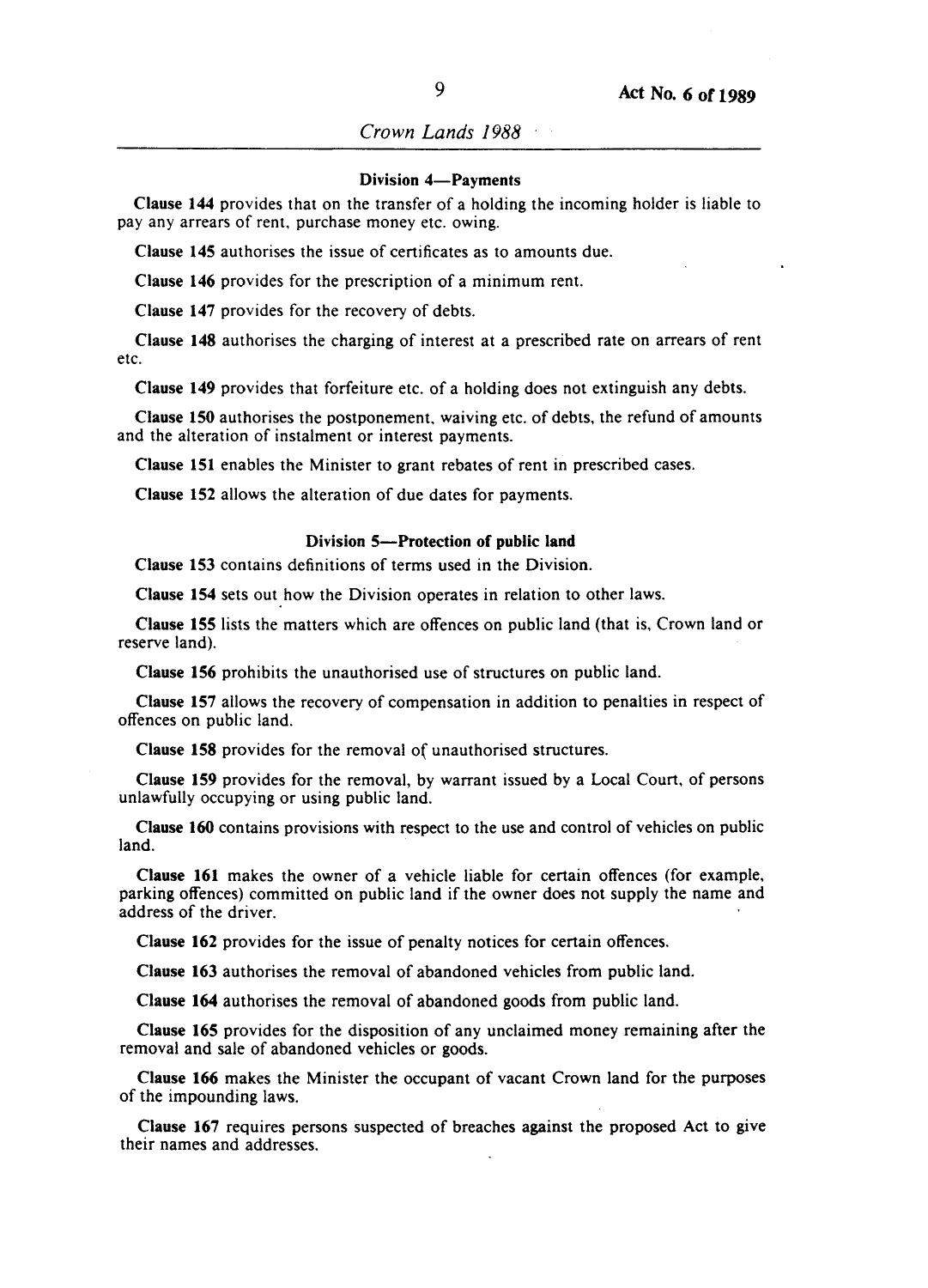Clause 168 makes it an offence to obstruct authorised persons in the exercise of their functions.

#### Division 6-Legal and evidentiary provisions

Clause 169 states that a person who acquires land from the Crown by way of purchase or exchange has an estate in fee simple in the land.

Clause 170 continues provisions relating to the barring of the acquisition of title by possession against the Crown.

Clause 171 continues provisions relating to the exclusion of minerals from sales etc. of Crown land and providing for the imposition of other reservations and exceptions.

Clause 172 continues provisions relating to the boundaries of land which adjoins lakes, rivers or roads.

Clause 173 is an evidentiary provision in relation to plans of land.

Clause 174 contains provisions relating to the ownership of improvements on the forfeiture. surrender or other determination of a holding.

Clause 175 provides that proceedings for offences shall be dealt with by a Local Court.

Clause 176 makes special provisions in relation to offences committed by corporations.

Clause 177 provides that a certificate signed by the Minister certifying certain prescribed matters is evidence of those matters.

Clause 178 is an evidentiary provision relating to authorised persons.

Clause 179 authorises the Registrar-General. on advice from the Minister. to remove from the Real Property Act Register recordings that are no longer applicable.

#### Division 7-General provisions

Clause 180 provides for the delegation of functions under the proposed Act or the proposed Crown Lands (Continued Tenures) Act 1988.

Clause 181 provides for the service of notices, orders etc.

Clause 182 enables the Minister to require information to be provided in relation to the value of materials taken from land under a lease or licence in respect of which royalty etc. is payable.

Clause 183 provides a penalty for failing to furnish information etc.

Clause 184 authorises the making of regulations for the purposes of the proposed Act.

Clause 185 repeals the Crown Lands Consolidation Act 1913. the Closer Settlement Acts and certain other Acts.

Clause 186 gives effect to a Schedule of savings. transitional and other provisions.

### SCHEDULES

Schedule 1 contains provisions relating to members of local land boards.

Schedule 2 sets out powers and procedures of local land boards.

Schedule 3 contains provisions relating to members of trust boards.